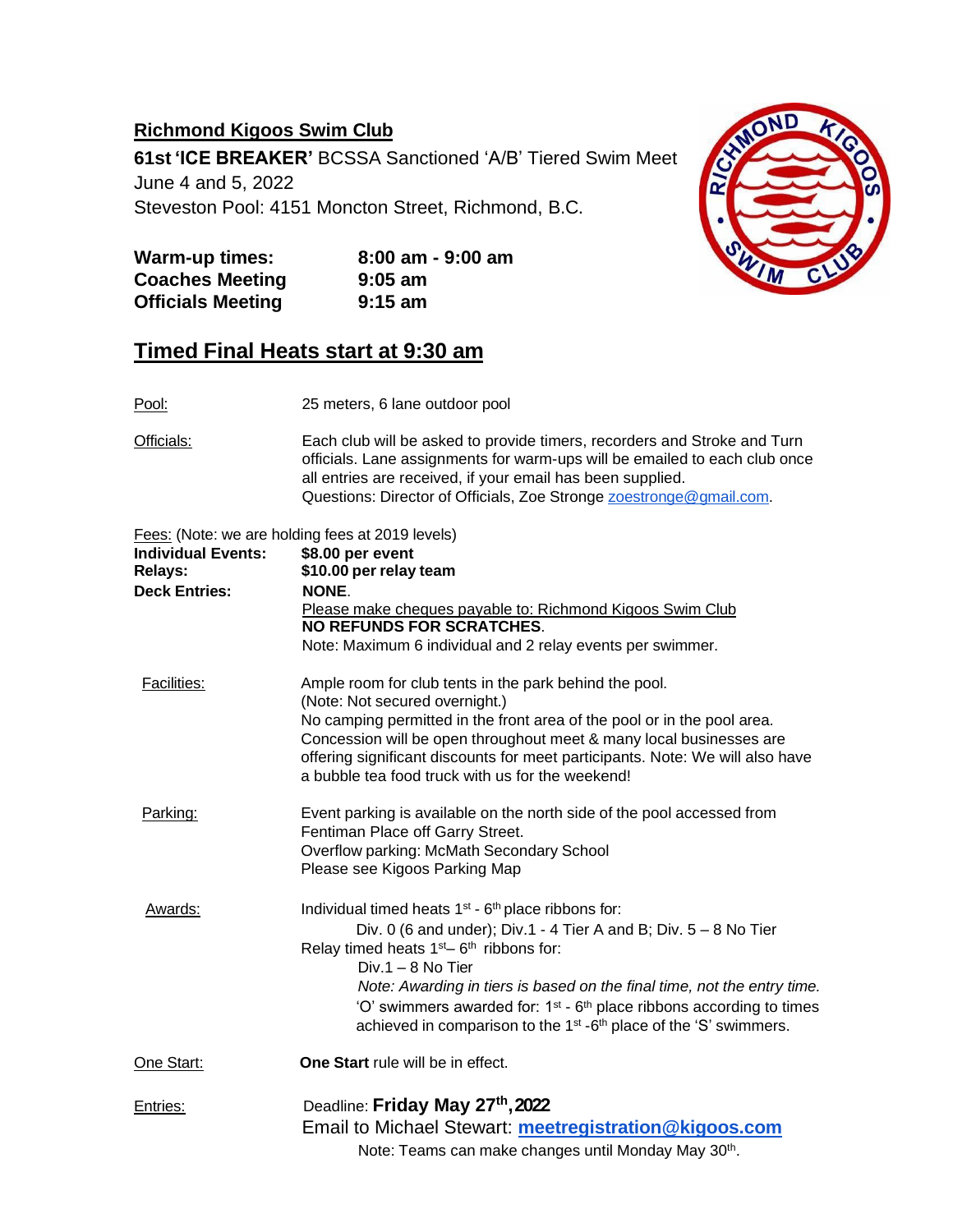Swimmers may enter up to 6 individual events plus 2 relay events. 'O' swimmers must be clearly marked. A swimmers and B swimmers must be entered in the appropriate A or B event to the best of your knowledge. Relay Cards: Please provide names of swimmers on relays to clerk of the course before 11:00 am each day. Relays may be mixed with any four members of your team, regardless of age or gender. Note: Relays are meant to be fun and inclusive. **Please include contact name and phone number.** Entry fee cheques must be delivered to the Clerk of the Course prior to 8:00 am Saturday, June 4<sup>th</sup>. *PLEASE NOTE: Times must be entered for all events If times are not known enter best guess or approximate practice time, otherwise the event will not be entered.*

Meet Rules: Heats will be seeded according to times entered. Tiers will be divided and determined strictly on Fraser South 'B' region cut-off times. 6 and under. Div. 5-8 will not be tiered.

Timing System: We will be using the Colorado Dolphin Electronic Stopwatch timing system with three electronic watches per lane. The watches will be started automatically by the starting system and finished manually by the timers. We will use USS Timing Rule 102.17.5B for Semi-Automatic timing as follows:

- 1. If two of the three button or watch times agree, that shall be the time for that timing system.
- 2. If all three buttons or watches disagree, the time of the intermediate button or watch shall be *the time for that timing system.*
- 3. If only two button or watch times are available, the time will be the average of those times. *Digits representing thousandths of a second are dropped with no rounding.*
- 4. If only one button or watch time is available, the time of that button or watch shall be the time *for that timing system.*

| Scratches: | Scratches are to be handed to the Clerk of Course by the coaches at<br>the swim meet each morning by 8:00 am sharp! Please continue to<br>hand in scratches throughout the day.<br>Scratches must be in writing. Scratch forms will be supplied. |  |  |
|------------|--------------------------------------------------------------------------------------------------------------------------------------------------------------------------------------------------------------------------------------------------|--|--|
| Food:      | KIGOOS CONCESSION: BREAKFAST, LUNCH and SNACKS plus a bubble tea<br>truck!                                                                                                                                                                       |  |  |
| Deadline:  | <b>Friday, May 27th, 2022</b><br>Email entries to Michael Stewart: meetregistration@kigoos.com                                                                                                                                                   |  |  |

Meet Manager contact info:

Paul Ursich, [meetmanager@kigoos.com](mailto:meetmanager@kigoos.com)